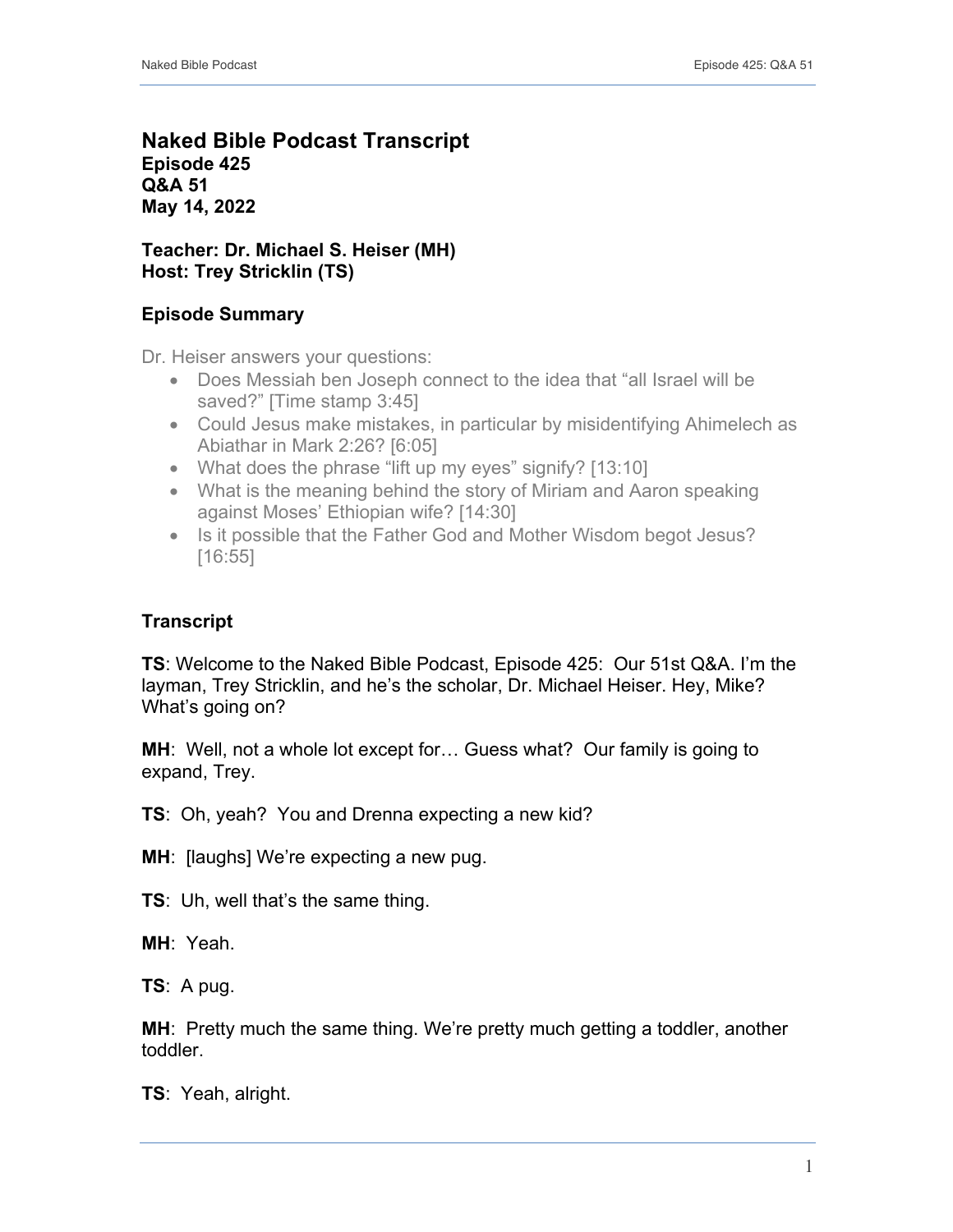**MH**: So yeah.

**TS**: What prompted this?

**MH**: Oh, we've talked about it forever because we liked, of course, Mory and Norman, and we've been talking about getting another one, a puppy, for a while. My wife follows some of these breeders on Facebook and Instagram or whatever—the social media. So she put in for a puppy and a litter not too long ago was produced. So we're going to get one of them. It'll be on into the month of May before we pick it up, but yeah, so we're looking forward to that. We're going to get a girl this time and we're not going to name it after a villain. So no more Norman Bates or Moriarty.

**TS**: Well, do you have some name options?

**MH**: Yeah, the girls here want to name it Stevie. So that's what the name's going to be.

**TS**: Okay.

**MH:** It's going to be a merle pug—one of those kind of with the mottled fur. So something different where we can tell them apart when they're the same size.

**TS**: Yeah. Well, that's exciting. You all just need to become like a pug sanctuary. You all need to just adopt all…

**MH**: Well, that's my dream—to raise pugs. Yeah, so…

**TS**: Yeah.

**MH:** I don't think that's ever going to happen.

**TS**: You need to get you some land and just retired out there. Write books and just raise pugs.

**MH**: That's right. When we went to pick up Norman… This is when we lived in Washington. We had to go into Oregon to get him and we went to the breeder's location, and this guy had land and he had different parts of his land sectioned off by litter so that they wouldn't get mixed up. And there were like 3 or 4 pug runs. I refer to them as pug runs in this guy's yard. I just looked at Drenna when we pulled up and I said, "I have seen my future."

**TS**: Yeah, that's funny. That's awesome.

**MH**: Yeah, so it'll be fun.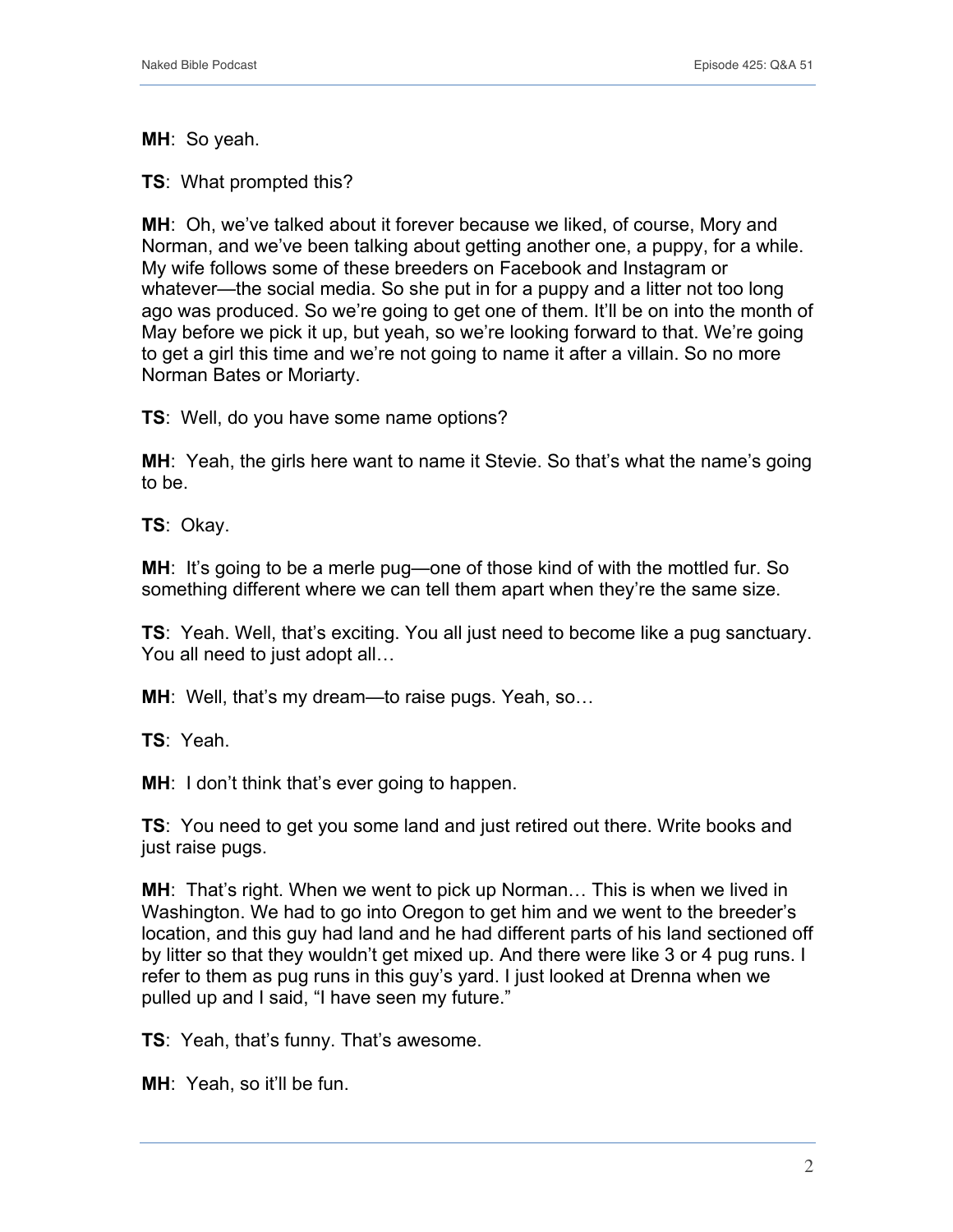**TS**: There's lots of land in Texas for sale so just come on. Make it happen. No reason not to.

**MH**: Texas pugs, yeah.

**TS**: Yeah, you don't need the ocean anyway. You don't like it.

**MH**: Are pugs bigger in Texas?

**TS**: Everything's bigger in Texas, Mike. You know this, come on.

**MH**: Yeah, I figured you'd say that.

**TS**: Yeah, absolutely. Alright. Well, speaking of bigger, we've got some big questions here. I don't know if that's a good segue or not, but it's the best I got.

**MH**: Yeah.

**TS**: Let's just jump in, if you don't mind.

**MH**: Sure.

5:00

**TS**: The first one's from Ken and Ken asks:

#### **Does Dr. Heiser see any potential threads connecting this idea of Messiah ben Joseph to episode 102 of the Naked Bible Podcast? What does "all Israel will be saved" mean? In particular, tying it to the work of the Jason Staples paper referenced throughout that episode (#102).** 3:45

**MH**: Yeah, well you wouldn't need Messiah ben Joseph for all Israel being saved, especially if the phrase means… And again, who's going to settle this question? But if the phrase refers to nonphysical Israelites (the seed of Abraham as Paul talks about referring to both Jew and Gentiles)… In other words, everyone who is a believer… You certainly don't need the Messiah ben Joseph to be an element of that.

However, having said that, this is kind of an interesting trajectory because certainly part of the Pentecost event involves the reunification of the tribes into one body. And that one body isn't physical Israel anymore, but it would be the Church. So in that respect, the nomenclature here about… You have a Messiah from Ephraim or Joseph and a Messiah from Judah and they are both the same person. The nomenclature here does sort of cover both kingdoms. But to say any more, though, I think I'd need Paul to cite one or two Messiah ben Joseph texts, which he doesn't really do. So that's one thing in its way, but it's an interesting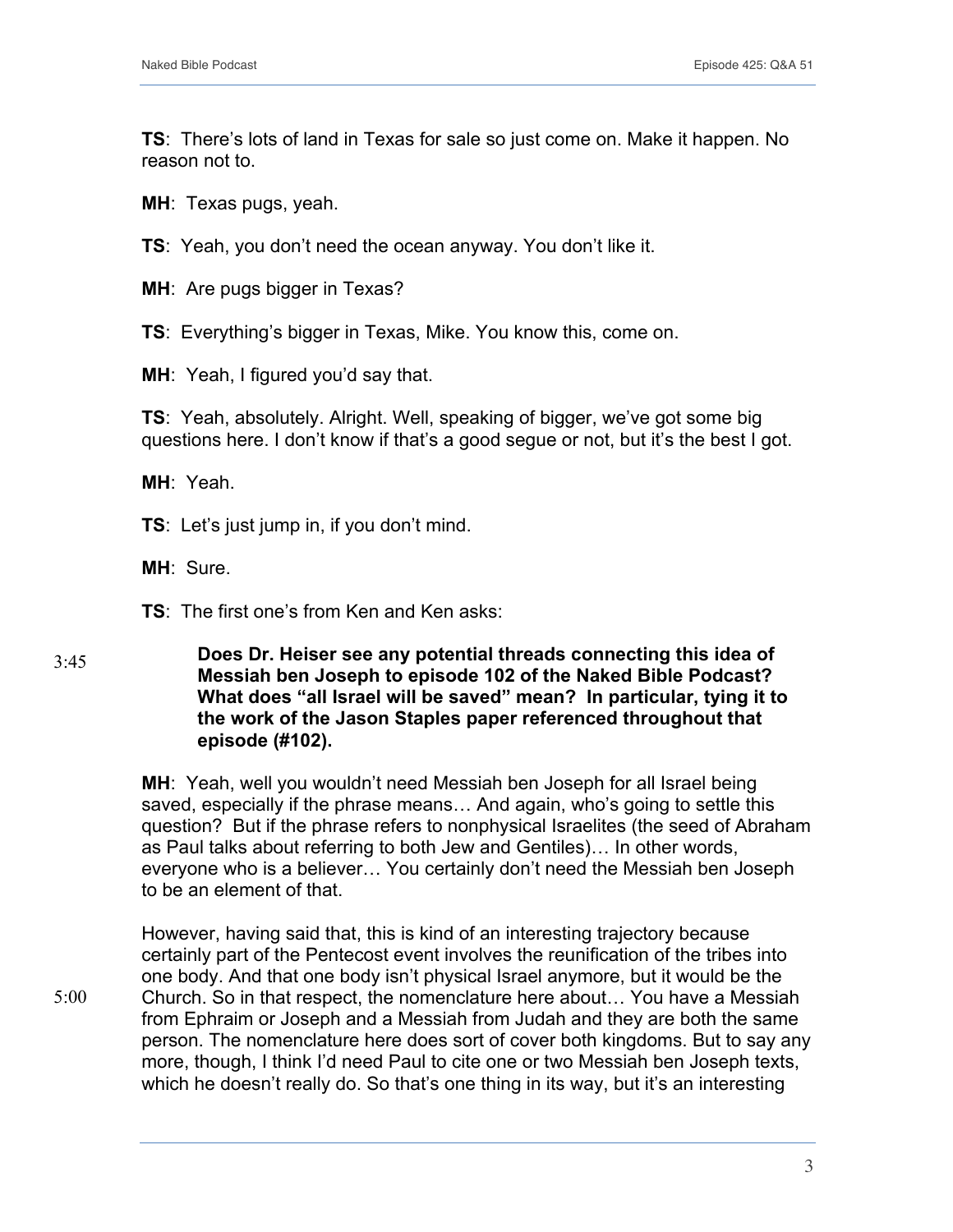thought trajectory [audio breaks up] tribes would happen in the new covenant. And we are living in new covenant days, which is quite clear from scripture. So that's happened, but the Messiah ben Joseph element isn't an overt part of that. Like I said, without Paul tapping into one of these passages that David Mitchell referred to in that episode, I don't know how that you would make the argument other than to say it kind of sort of looks like it's part of the picture even though it's never made explicit.

#### **TS**: Our next one is from Paul from Maryland.

**We know from Scripture that Jesus was without sin. However, being that Jesus was God AND human, could he have made mistakes? I ask because it seems possible that Jesus misidentifies Ahimelech as Abiathar in Mark 2:26. I know there is scholarly debate on this issue, but could it be plausible that Jesus' human brain messed up in this instance?** 6:05

> **MS**: Yeah, personally I don't think so. I think if this was construed as a clear error originally (and the word "originally" is going to become important here as I try to unravel this)... I think if this was construed as an original error, when the conversation originally happened, the Pharisees would've called Jesus on it. But they don't. And there would be no reason for Mark to just skip it or to include it if it was an error because the other gospels don't even include the episode. But a couple of thoughts… So looking this up real quick, this is from the *Expositor's Bible Commentary Series,* the volume that includes the Gospel of Mark. He says:

The problem associated with the phrase *epi Abiathar archiereos* is well-known.

#### This is Mark 2:26.

If it means 'at the time when Abiathar was high priest,' it is incorrect historically. At the time the incident occurred, Ahimelech, Abiathar's father, was high priest; and it was from him David received the consecrated bread. The difficulty is revealed by the fact that neither Matthew nor Luke records the phrase in the parallel passages and it is not found in several manuscripts…

## Which again, it could be a late intrusion because it's not found in several manuscripts. So that's one issue. Continuing on with Wessel:

In some manuscripts, a definite article is inserted before the Greek for "high priest." This would make possible the translation "in the time of Abiathar, the one who [later] became high priest."

So you might… On the other side of it, you might have had scribes see this as a problem and try to fix it that way. Back to Wessell: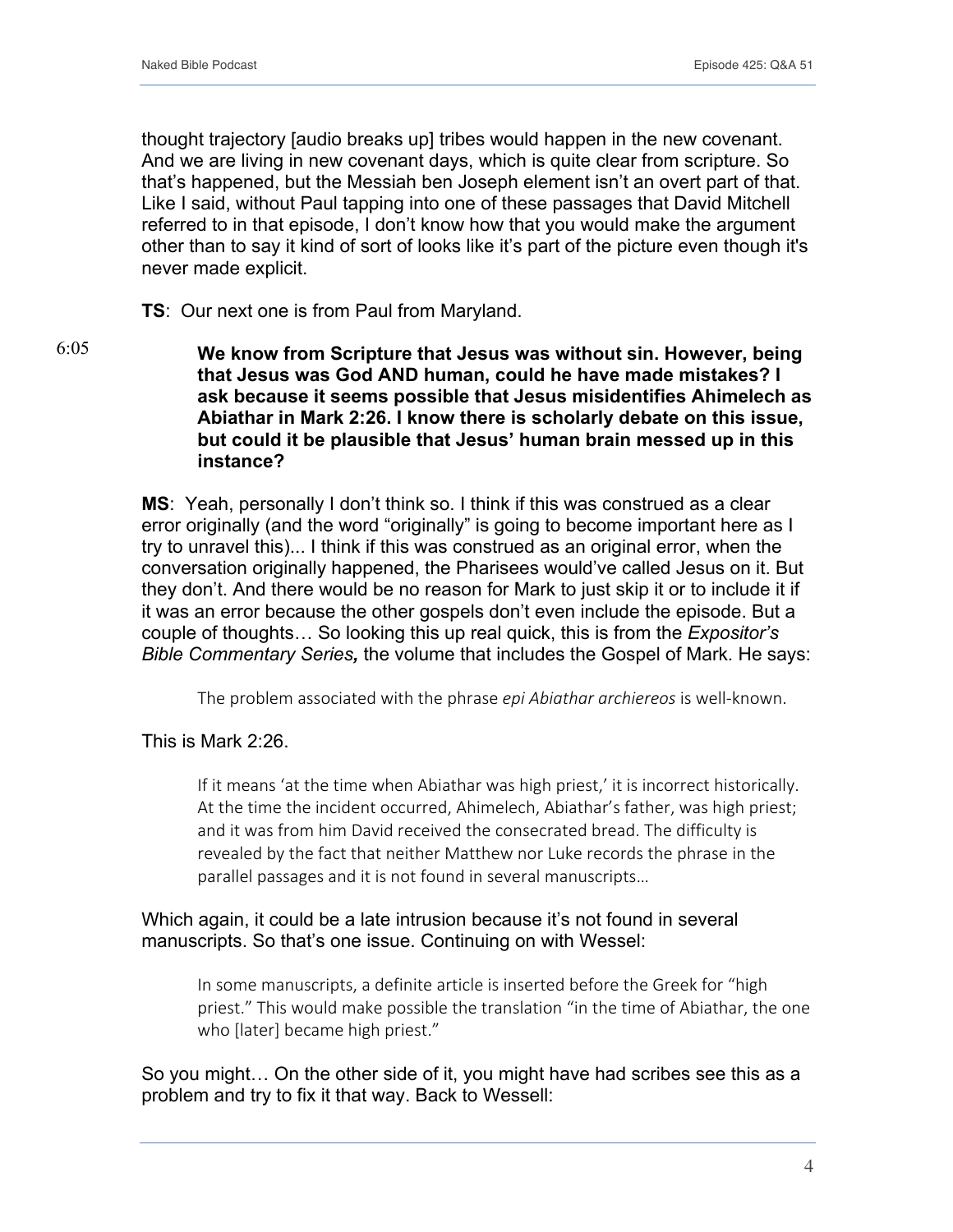It is this reconstruction that NIV's "in the days of' translation reflects." Another possibility is to translate the preposition "*epi"* as "in the account of," as is done in March 12:26 (*epi tou batou*, "in the account of' the bush").

If that was the case, then you would have not "at the time Abiathar was high priest," but "in the account of his becoming the high priest." So that would be a way to resolve the issue, but none of those solutions is entirely satisfactory.

I also looked this up in R.T. France's commentary. I like R.T. France's commentaries on the Gospels, so I thought I'd look up what he said. And he wrote this: 10:00

> The name of the priest does not correspond to 1 Samuel 21:1-9 names him as Ahimelech, who was the father of Abiathar who features prominently in David's subsequent story. There was apparently some confusion over these names, since Abiathar generally appears as David's priest along with Zadok, and yet the lists in 2 Samuel 8:17, 1 Chronicles 24:6 give Ahimelech, son of Abiathar, as the priest along with Zadok.

## Let me break in here. Even in the Old Testament, there appears to be some variance here. Mark seems to share that confusion. France says:

Abiathar was presumably there at the time (cf. 1 Sa. 22:20 for his subsequent escape from Nob), but he was not yet [high priest].

Now France has a footnote and I think, for me, this is the interesting part. He footnotes Maurice Casey, who was an Aramaic specialist and New Testament scholar, and Casey suggested that Mark's Greek derives from an Aramaic original, which he reconstructs as:

…in the days of Abiathar – a great or a chief priest…

The Aramaic referred to his lifetime, not the fact that he would have been the high priest at the time, but Mark's Greek has mistakenly made it refer to his period in office. Casey, when he says that, he says, "This is a normal mistake in a bilingual text," at least in his experience working with bilingual texts.

Now we have to say that there is no evidence that Mark was written in Aramaic. There is no evidence that any of the gospels was written originally in Aramaic, but Matthew and Mark are the leading candidates in that discussion. It would make sense on a number of grounds if it were originally in Aramaic. And if it was, then you would have someone convert it to Greek along the way. And it would be at the moment when the Aramaic was converted to Greek that you would have this difficulty surface in the text based upon how the Greek was handled—how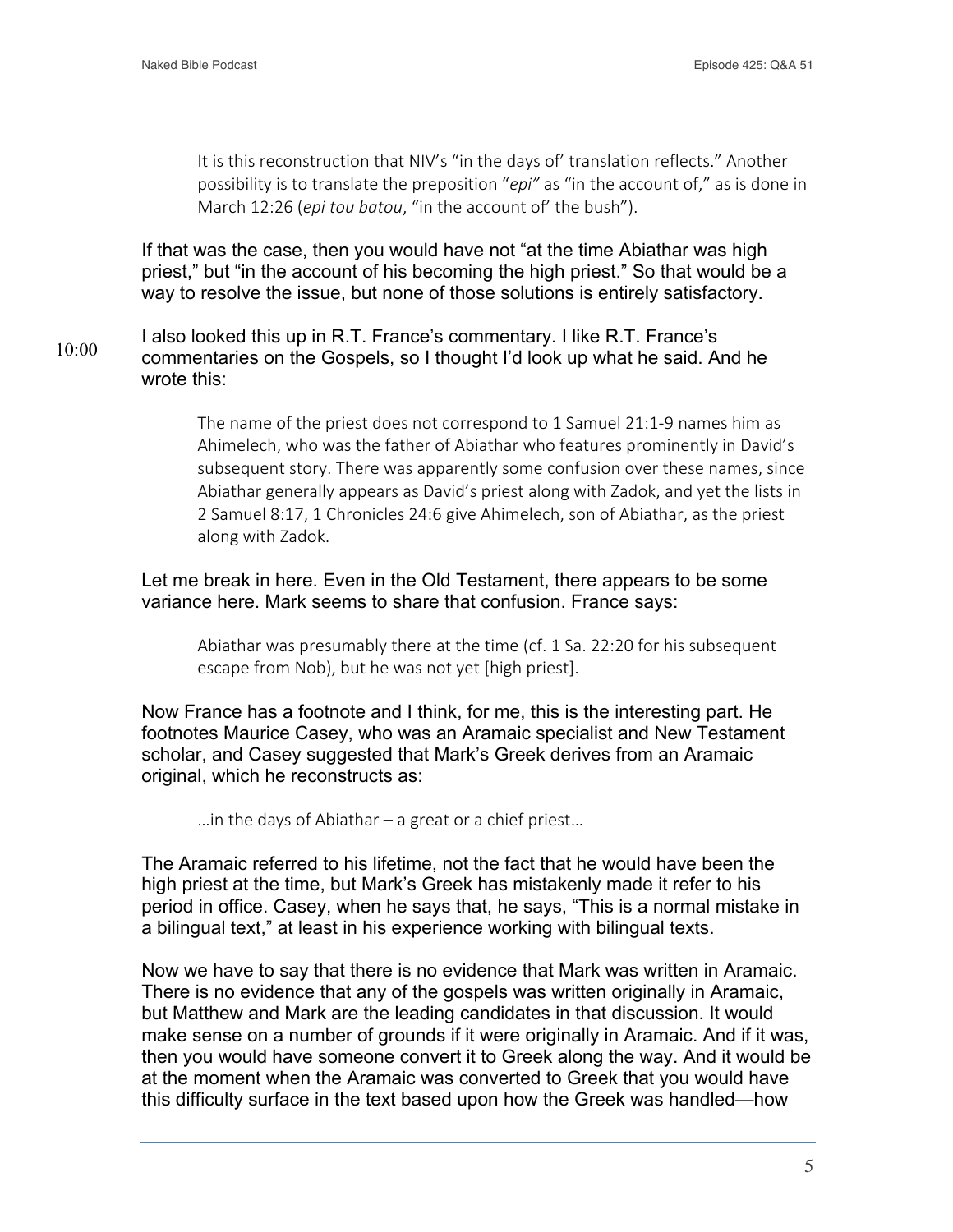the Greek was put in relationship to the Aramaic. So it's at least another possibility, but it is speculative.

So this is one of those incidents where there are possible solutions to it, both internally and externally, when it comes to text and translations, but nobody can say for sure what the resolution is.

So that all extends far beyond something as simple or simplistic as saying Jesus just goofed, because, again, if that was the case, you'd wonder why it was even included. When I say it that way, I'm just speaking in human terms if you were Mark. You know, why would this be an inclusion? And since it is included and the Pharisees don't respond with, "Ah, you made a mistake, Jesus," chances are good that originally Jesus did not make this mistake and we have a textual explanation for it later on. So that's typically how scholars treat the subject, and I think the treatment there is reasonable. But again, nobody knows for sure. So it's just one of these instances where you have a problem but you only have possible solutions. You don't have anything that you can really land on and be sure about it. You're just in the realm of the possibilities.

**TS**: Our next question is from Jessica in Charleston, South Carolina.

**The phrase "lift up your eyes" appears a lot. I think it usually signifies when the Lord has given a gift or a blessing or something very directly and maybe has something to do with His presence or maybe the presence of the divine. I'm also sort of wondering if it has something to do with prayer.** 13:10

> **MS**: Yeah, I mean, it does occur a lot, and there are contexts where it occurs where God is part of the scene (he is one of the actors in the scene). So you could have a blessing or something like that or connect it with a prayer that is being said. So that's going to happen in the text, but I think Jessica may be getting this idiom confused with another. And the other one is to "lift up the face"—lift up the face or lift up your countenance. That one does denote blessing much more overtly. To lift up someone's face or to tell them that they should have their face lifted up is often associated with some kind of good news or a blessing or something like that. So that's a little bit different than "lift up your eyes." As far as I know, "lift up your eyes" means just "take a look and see" or "behold"—something like that.

**TS**: Grayson has our next question.

**When Moses was married to the Ethiopian woman and Miriam and Aaron speak against him, what does this story mean? Is it saying that we should tell people who to marry, or how do you interpret it?** 14:30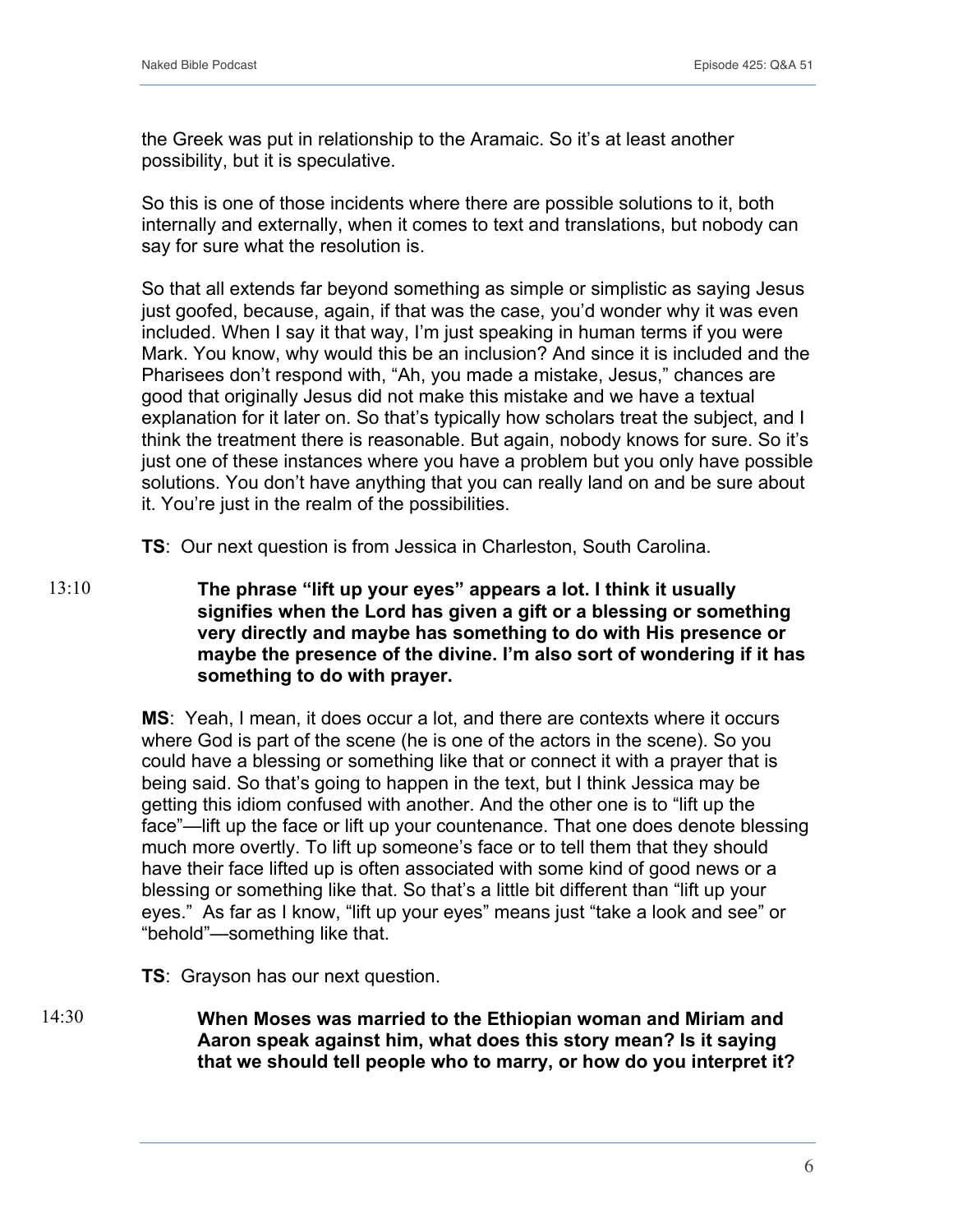**MS**: Yeah, well, there's certainly nothing that grows out of it textually that makes it a command for anybody other than… I'll put it this way. The passage in question is Numbers 12, and it's a criticism of Moses because of the *possible* (it's not definite, but the possible) foreign ethnicity of the woman. It actually isn't clear whether this woman is a second wife from Ethiopia (Cush) or Moses' original wife, Zipporah, who was from Midian. That is actually not clear. It depends how you understand Cush. So let me read a little bit from Milgrom's commentary on the book of Numbers. This is the *Jewish Publication Society Series*. He writes:

Those who claim that Cush is Ethiopia clearly cannot identify the woman with his wife Zipporah. They cite an elaborate legend of how Moses had married an Ethiopian. Others, however, place Cush in the Midianite territory (based on Habakkuk 3:7) or understand Cushite as an adjective meaning beautiful, thus allowing for the identification with Zipporah. That the marriage with Zipporah, consummated so much earlier (Exodus 2:21), would cause such a belated shock can be explained by the fact that her husband had left her behind when he went to Egypt to redeem his people, and she only rejoined him at Sinai, to be seen for the first time by the Israelites (Exodus 18:5-6). So regardless of whether Moses' wife was Ethiopian or Midianite, the objection to her, it is implied, was ethnic.

That's the end of the Milgrom quote. So there is an issue here of when you say "who to marry." You were supposed to marry within the tribes of Israel. And so there could be some issue here with marrying either a Midianite (that would be Zipporah) or marrying a second woman from Cush (Ethiopia), but whether the Cushite woman is the second wife or not is actually not clear.

**TS**: Our last question is from Elizabeth.

**As Dr. Heiser reveals the book of Hebrews to us, there came up a discussion in regards to Wisdom (as feminine). So in Luke 7:31-35, Jesus himself states, "But, Wisdom is vindicated by all her children." Is it fair to say that Jesus, The Son of Man, is referring to himself as one of Wisdom's children? Is it possible that the Father God and Mother Wisdom begot The Word, (who created all things) as one of Her children?** 16:55

> **MH**: Yeah, I would say, no. Jesus wasn't spawned by Father God and Mother Wisdom. For those of you who this is a totally new discussion… Wisdom, Lady Wisdom, The Wisdom Figure, I would just suggest you go to www.thedivinecouncil.com (that's my website). And on the right-hand side, I have a short list of papers that I did on different subjects. There's one called "Jesus and the Wisdom Figure of Proverbs 8" that I would recommend that you read. Back in Proverbs 8 and all the wisdom language in Proverbs… There are a couple references in Job as well. This has nothing to do with procreation. The procreation language is not used in Luke 7. I'll read that in a moment, but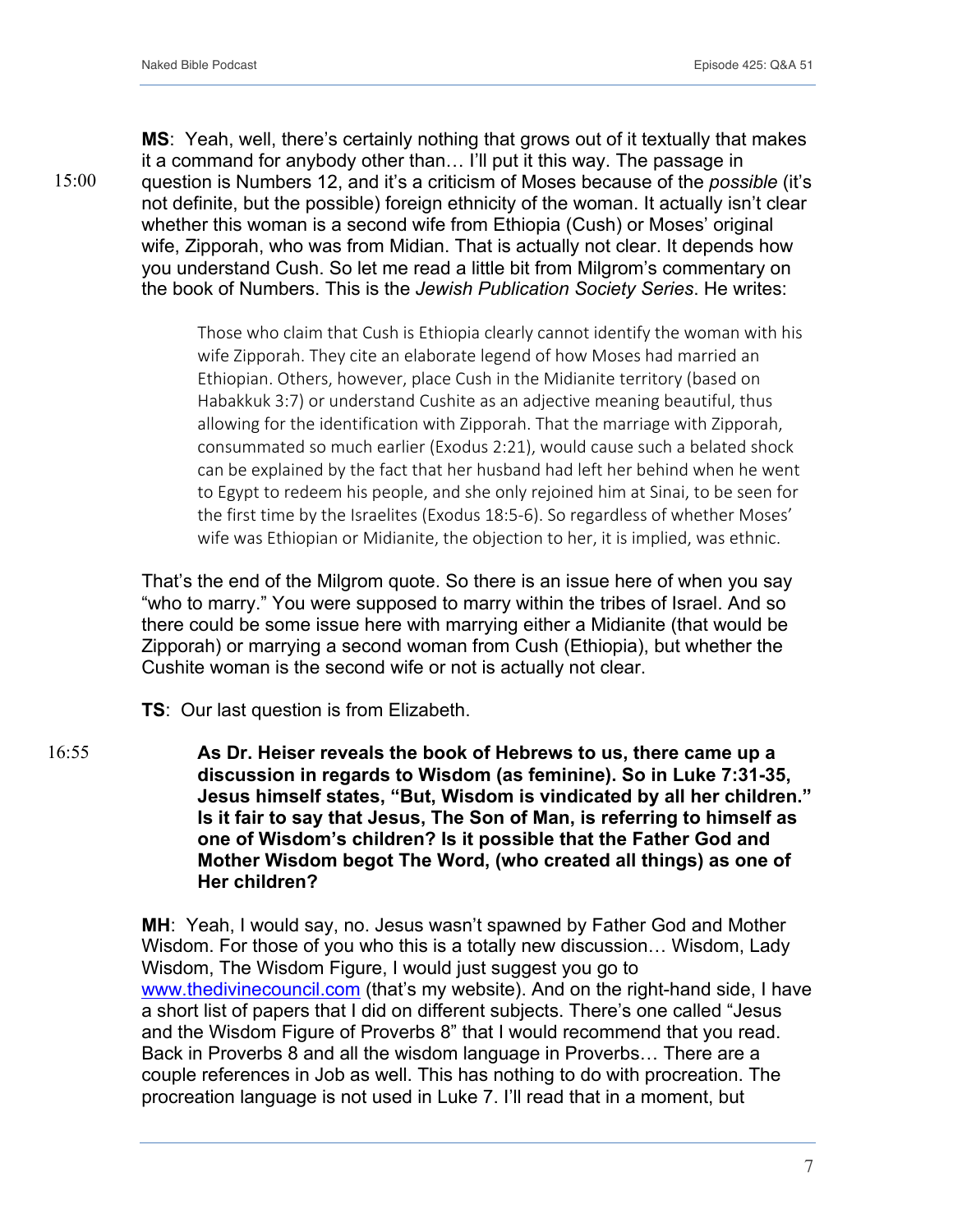generally this kind of stuff has nothing to do with an actual mother and a father and actual procreation. Wisdom is referred to as Lady Wisdom because of grammar. In lots of languages… If you had Spanish or French or German or Latin in high school or Greek or whatever, you know that words get genders. They get grammatical genders, and that is to match up nouns and verbs correctly. English is not like this. English is a word-order driven language. We don't have endings on our nouns and our verbs necessarily. I mean, there are some exceptions, but we don't generally have that in terms of how to align correctly for a speaker or a hearer, "what nouns go with what verbs?" Other languages do, and Hebrew does as well.

So in Hebrew the word for wisdom (*chokma*) is grammatically feminine. So when *chokma* is referred to as a person or personified in the literature, the pronouns that are going to go with *chokma* (with wisdom) are going to be feminine—her, hers, she, that sort of thing. And so that's why when you read in some of the early chapters of Proverbs and, of course, Proverbs 8—pretty much the whole chapter... But none of this has anything to do with actual procreation, as though wisdom was a procreative-capable being or something like that. Those of you who have followed my content for a while, you know that wisdom for me is part of the Two Yahweh's phenomenon—that you have two Yahweh figures and, of course, in the Old Testament you have hints of a third. This is where trinitarianism actually comes from when you get into The New Testament. And I discussed this in some detail in *Unseen Realm*, but again, the paper at thedivinecouncil.com will cover it more thoroughly. But you have a situation here where you're dealing with grammar, not with actual procreation. Now I'm going to read Luke 7:31-35 just so the listeners can get this in their heads and then I'll say a few things about it.

Jesus is the speaker here.

**<sup>31</sup> "To what then shall I compare the people of this generation, and what are they like? <sup>32</sup> They are like children sitting in the marketplace and calling to one another,**

**"'We played the flute for you, and you did not dance; we sang a dirge, and you did not weep.'**

**<sup>33</sup> For John the Baptist has come eating no bread and drinking no wine, and you say, 'He has a demon.' <sup>34</sup> The Son of Man has come eating and drinking, and you say, 'Look at him! A glutton and a drunkard, a friend of tax collectors and sinners!' <sup>35</sup> Yet wisdom is justified by all her children."**

20:00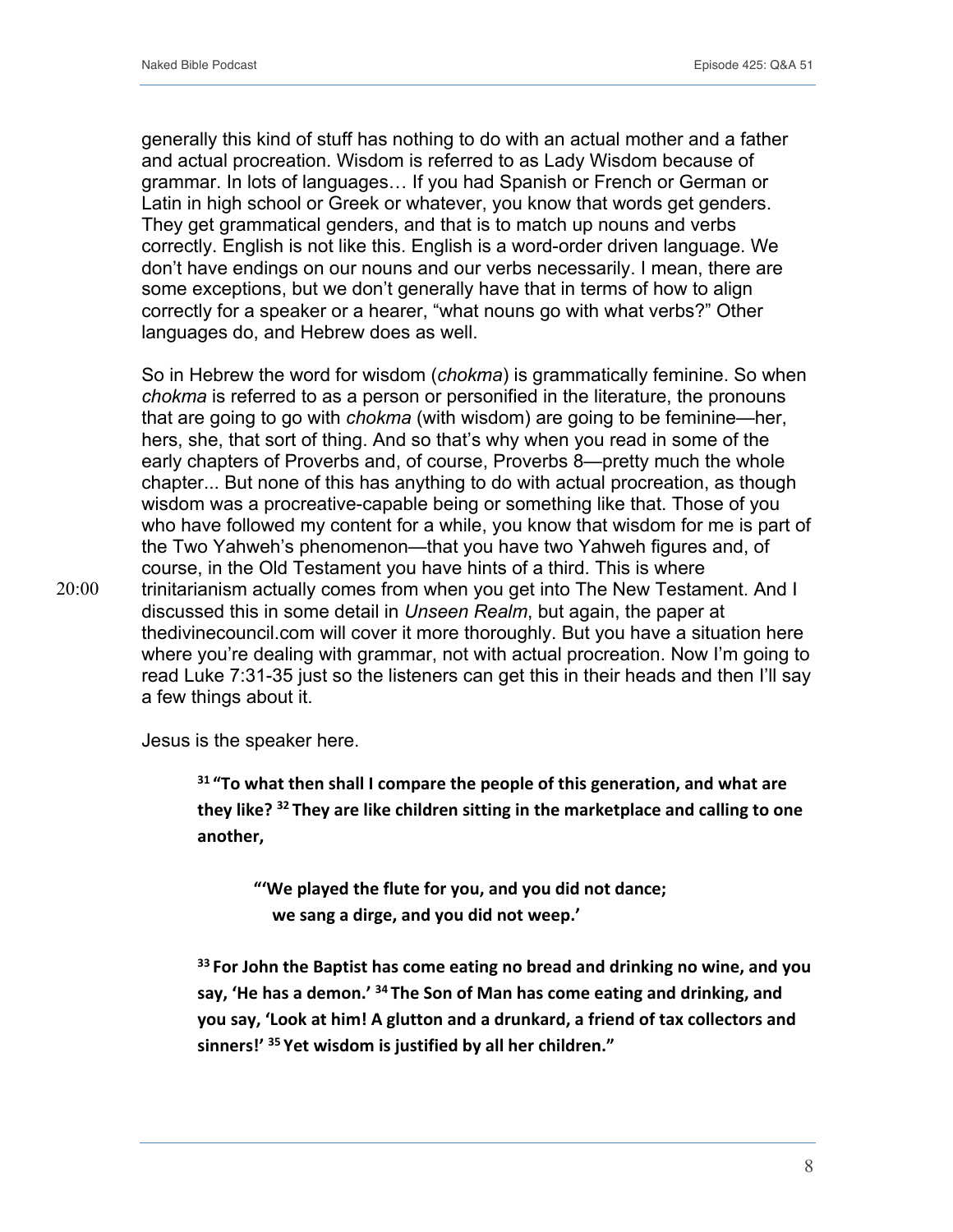So that's the passage. I mean, there's no procreation language in there, and scholars are actually disagreed in that passage on where the line comes from where verse 35 comes from. Some think it is alluding to a Second Temple wisdom text because in intertestamental literature you get plenty of talk about wisdom— the Lady Wisdom figure. Other scholars don't think that Jesus is alluding to a wisdom text in this passage, so there's a disagreement there. I think Jesus may be alluding to a text known as The Wisdom of Solomon in chapter 7. I'll read you versus 22-27. This is from the Lexham English Septuagint and this is about wisdom. So just listen and you'll… At the end of it, there a phrase that sounds a little bit like Luke 7:35, so there may be a connection. But again, other scholars think that no, he's not actually alluding to this anyway. So the passage reads:

For in her is a spirit that is intelligent, holy, unique, manifold, gentle, movable, clear, undefiled, distinctive, invulnerable, loving goodness, sharp, unhindered, beneficent, **<sup>23</sup>** humane, steady, secure, free from care, all powerful, overseeing all, and penetrating through all spirits *that are* intelligent, pure, gentle. **<sup>24</sup>** For wisdom is more mobile than any motion; and she pervades and penetrates everything because of her purity. **<sup>25</sup>** For she is the breath of the power of God and the emanation of the pure glory of the Almighty; because of this nothing defiled creeps into her. **<sup>26</sup>** For she is the brightness of the eternal light, and the spotless mirror of the activity of God, and the image of his goodness. **<sup>27</sup>** But although she is one, she is able to do all things; and although she remains in herself, she renews all things; and although she enters into holy souls in all generations<sub>1</sub>, she makes them to be friends of God and to be prophets.

Now it's this last line about making people friends of God and to be prophets that Jesus might be alluding to this text for. The point would be that Wisdom's children in Luke would be the people who are wise and receive Jesus and John the Baptist, not Jesus himself. So it could be. This is from Fitzmyer's Luke commentary. He writes:

Wisdom is here personified [MH: in Luke 7]. She sends out her messengers like prophets, and they are rejected," (see Wisdom 7:27).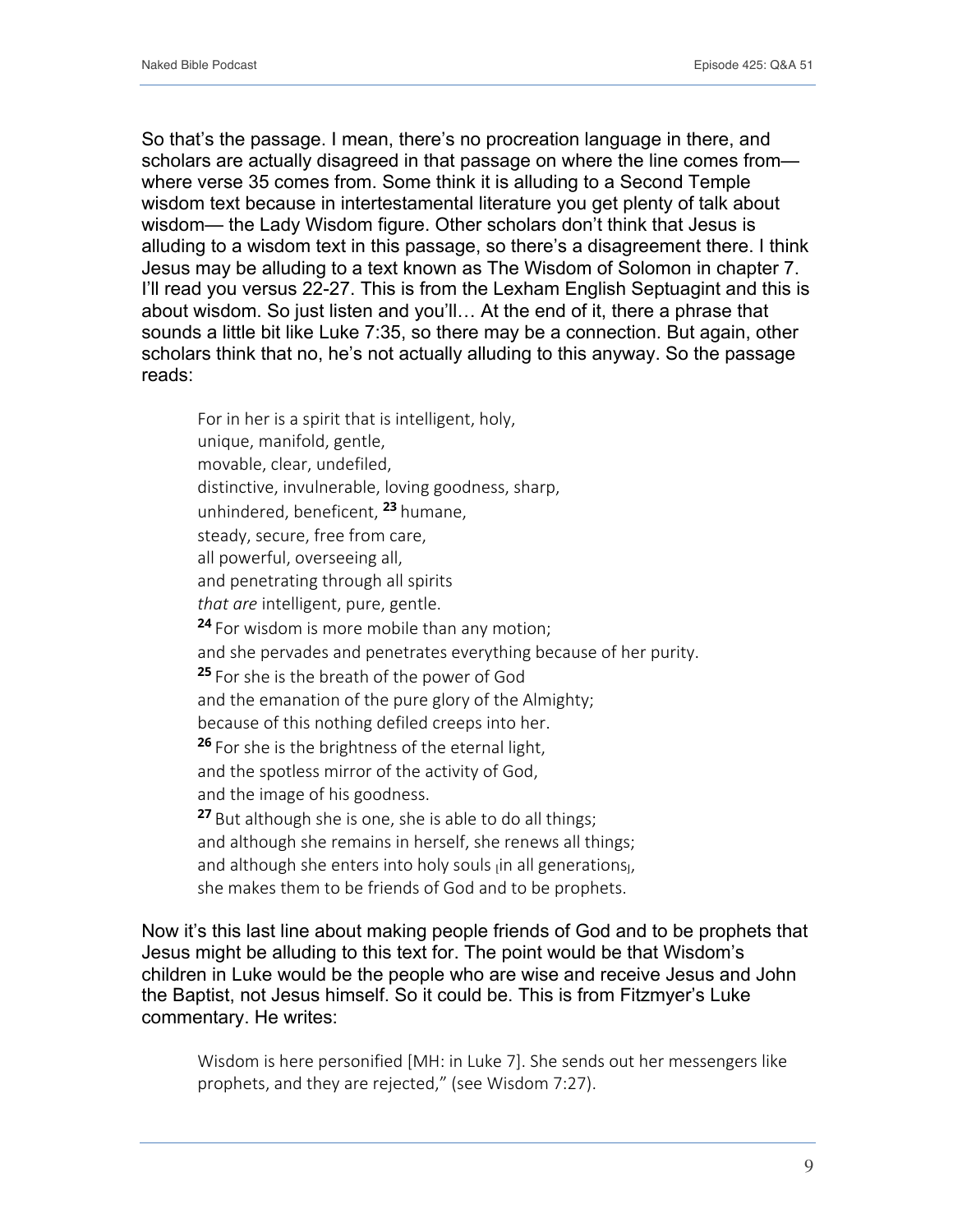### So he thinks, again, that that last verse has something to do with this.

Both John and Jesus arrive as such on the Palestinian scene with a critical, eschatological message, and what they announce, heard at first as insane and offensive, turns out to be the mark of Wisdom.

#### In other words, they're right.

The people of this generation turn out to be not the children of Wisdom, but sulking spoilsports who fail to recognize her.

So that's the end of the Fitzmyer quote. It could be… Again like I said, scholars disagree whether this is part of what is known as Wisdom Christology or not in this passage, but there's a chance that Jesus could have been alluding to this passage. But if he is, then interpretively he is referring to it negatively. He is using it to take a jab at the people who are rejecting him and John the Baptist.

Now I want to say one more thing. I want to go back to this Wisdom passage that I read. Verse 26:

She is the brightness of the eternal light, and the spotless mirror of the activity of God, and the image of his goodness.

This "brightness of the eternal light description" gets picked up in the book of Hebrews for the radiance of the Son—of Jesus himself. So it would be difficult for Jesus to be spawned by Wisdom if Jesus was equated with the Wisdom figure elsewhere in the New Testament. Paul refers to Jesus as the Wisdom of God in one of the Corinthian letters, but Hebrews is the most overt reference, because this word here in the Greek text is *apaugasma*, and the only places this word is ever found are in this passage in Wisdom of Solomon and in Hebrews 1:3. So it's very clear that the writer of Hebrews is saying that the Son is this figure. The Son, Jesus, is the Wisdom of God. He is the radiance. This is how Hebrews puts it, of the glory of God. 25:00

> So that would make it an awfully convoluted thing to import Wisdom back into chapter 7:35 in the sense of spawning Jesus or something like that. Typically, again, those of us who are into or interested in Wisdom Christology, we typically have the second person of the Godhead (that we know as Christians as the Son)... The second person of the Godhead in the Old Testament is a figure like the Angel of the Lord or Wisdom or the Word of the Lord or something like that, where God shows up in the form of a man or personified in human form generally. So by the time you get the New Testament, that second person of the Trinity has decided—has chosen—to become a man incarnate in Christ. So you have the second person figure of the Godhead and it has Old Testament roots.